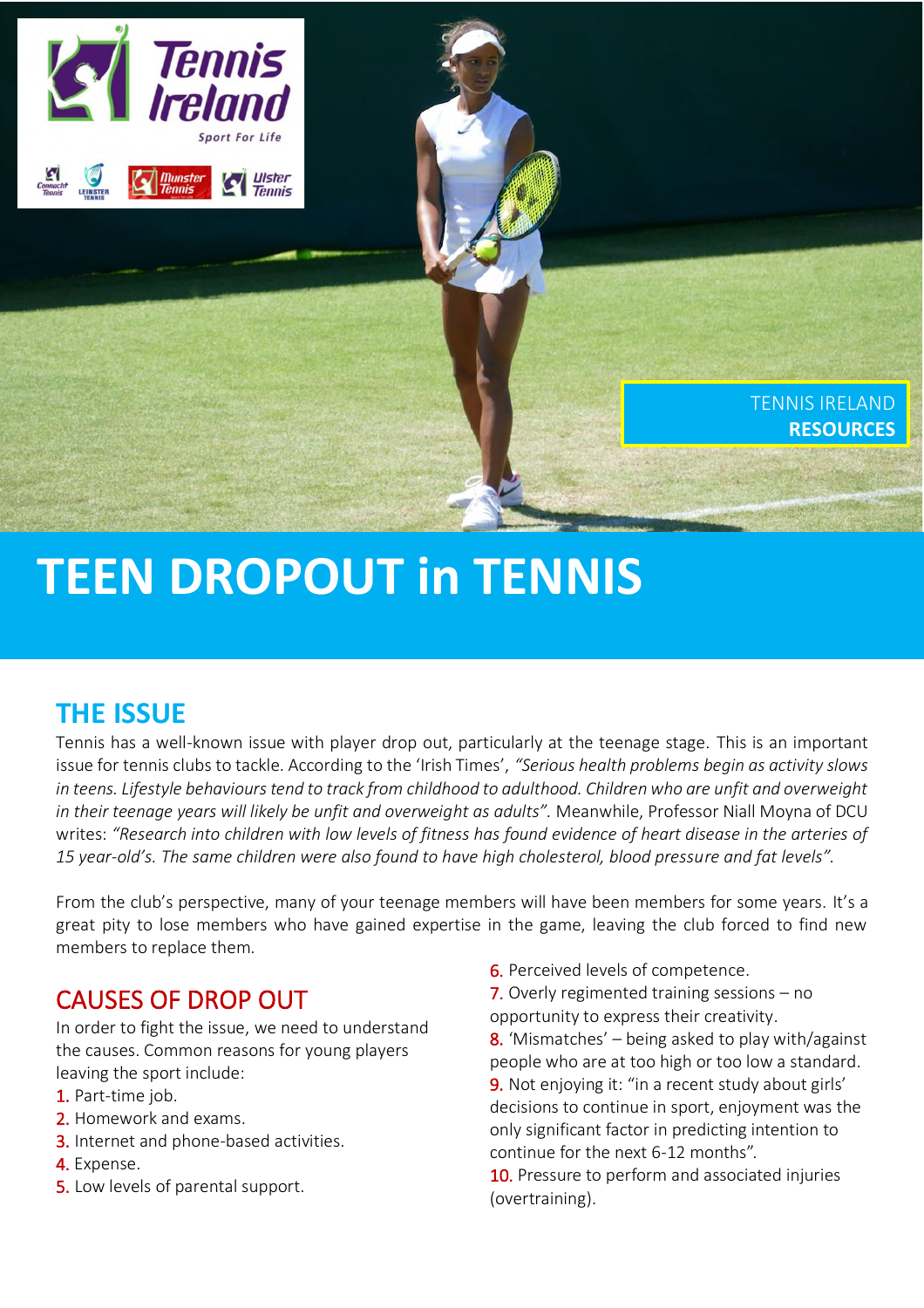# RESEARCH, SURVEYS, QUOTES…

#### **QUOTES FROM TEENAGERS:**

- "The game becomes too serious".
- "All the pressure is on one person".
- "Tennis is less sociable than other sports".

#### FEMALE DROP OUT

During the teenage years, more girls than boys leave sport, including tennis.

"In some nations, female teenage participation in tennis is only 25% of male participation".

"91% (of girls) cited private cubicles as a must-have".

"The survey of more than 2,000 schoolchildren aged between eight and 16 found that many held worrying attitudes about exercise, especially young girls, a third of whom said they avoided playing sport because they felt self-conscious and embarrassed while taking part".

#### Reported barriers to teenage female participation:

- "I'm not good enough".
- "Only the talented are valued".
- Lack of confidence over body image and appearance.
- School/exam pressures.
- Pressure from friends who don't participate.
- "Sport is for boys".
- Lack of active female role models (media coverage).
- Meeting new people (young people more comfortable on social media).
- "63% of young women wouldn't play sport or exercise without a friend by their side".

#### Results of survey of primary school children: The Ten Most Important Reasons Why I Play My Best Sport:

- 1. To have fun;
- 2. To improve my skills;
- 3. To stay in shape;
- 4. To do something I am good at;
- 5. For the excitement of competition;
- 6. To get exercise;
- 7. To play as part of a team;
- 8. For the challenge of competition;
- 9. To learn new skills;
- 10. To win.

#### Reported barriers to adult female participation:

- Not being fit enough
- Not being good enough
- Not being competitive/serious enough
- Not knowing the rules
- Not knowing what equipment to bring
- Holding back the group
- Being too good
- Being seen as too competitive/serious.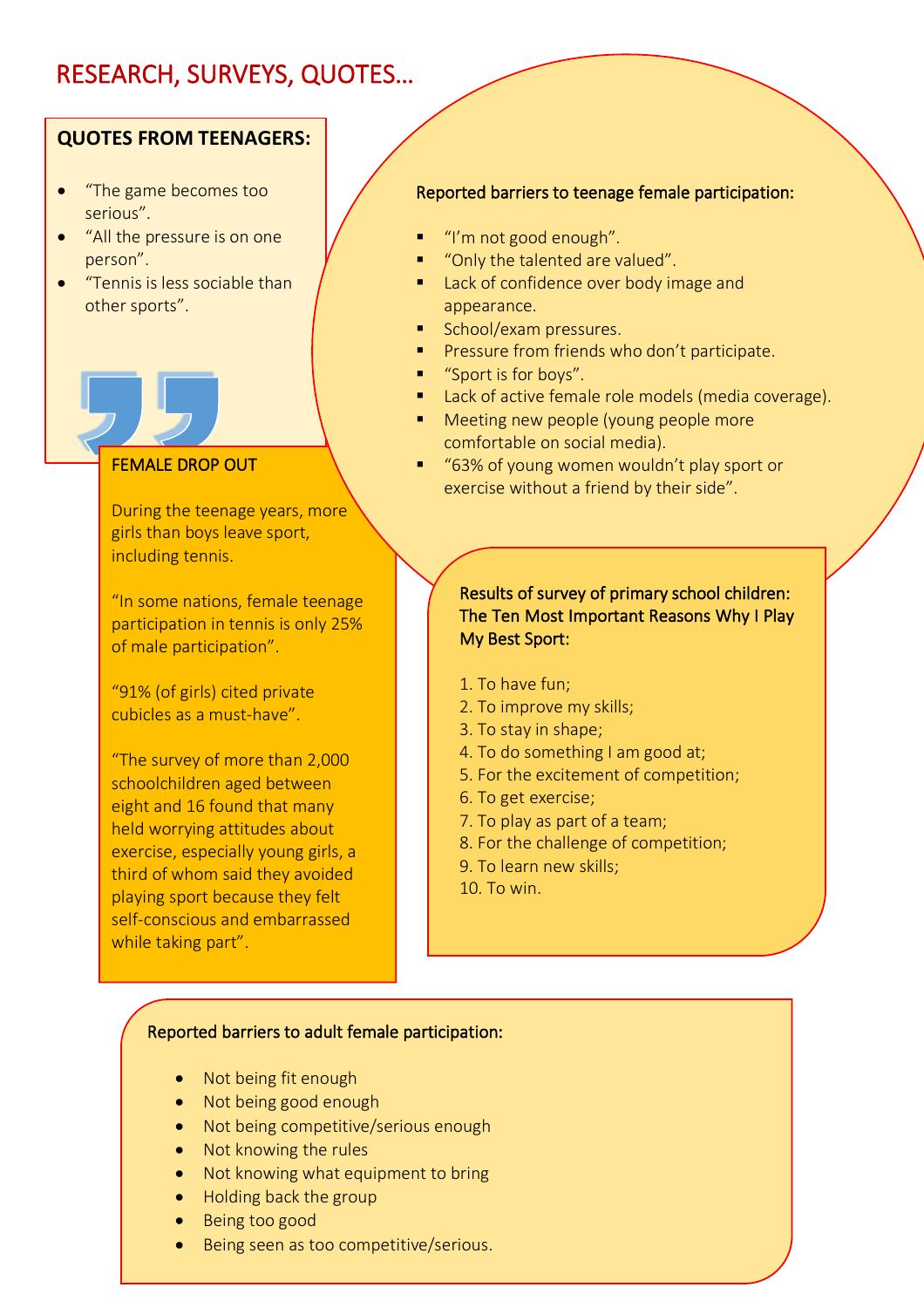

## ON-COURT SOLUTIONS

1. Arrange plenty of competitive opportunities at the appropriate level, but without pressure to win. Organise lots of team events, which have an inherent social aspect.

2. Teenagers can be encouraged to get more involved in assisting the club coach if they take the Tennis Ireland Play and Stay Assistant course.

3. The tennis club could partner with another club (hockey, basketball, soccer), and arrange mutual visits to try each other's sport. This increases the opportunities for socializing.

4. Experiment with separate boys and girls on-court sessions, with a social aspect afterwards that mixes the boys and girls together.

5. To help with body-consciousness, encourage teenagers to wear clothing that they are comfortable in.

6. Provide young players with an opportunity to support and mentor other younger members, as well as each other.

7. Young players need to be in a stimulating and engaging environment. Organize the coaching around the Games Based Approach ("Learn the game by playing the game" - maximise activity and experience, minimize standing around).

8. Implement the best possible coaching programme. Good coaching equals fast improvement and therefore ongoing motivation to keep playing tennis.

**9.** Ensure that from the day they start, players find it as easy as possible to become competent and comfortable on court. This is achieved by starting out and progressing with the correct equipment (Tennis 10s programme). Coaches will be using this equipment – it also needs to be available for practice/free play.

#### SUCCESS from Badminton England:

"As a 13-year old girl put it: *'It's a boring, dull activity that old people do – it's not for my age group.'* So, how could Badminton England break down the barriers – what would attract young girls to badminton?

The answers: mates, music, badminton challenges, high energy, fun, sociable, interactive, make up your own rules...The sessions were facilitated and not coached and there was a high degree of autonomy and no competition.

They were delivered at 1,200 venues to 40,000 young people, 56% of whom were girls. They put strong emphasis on the activators being welcoming and demonstrating the ability to be engaging with young people, motivational, sociable and interactive and deliver sessions that are high energy and fun".